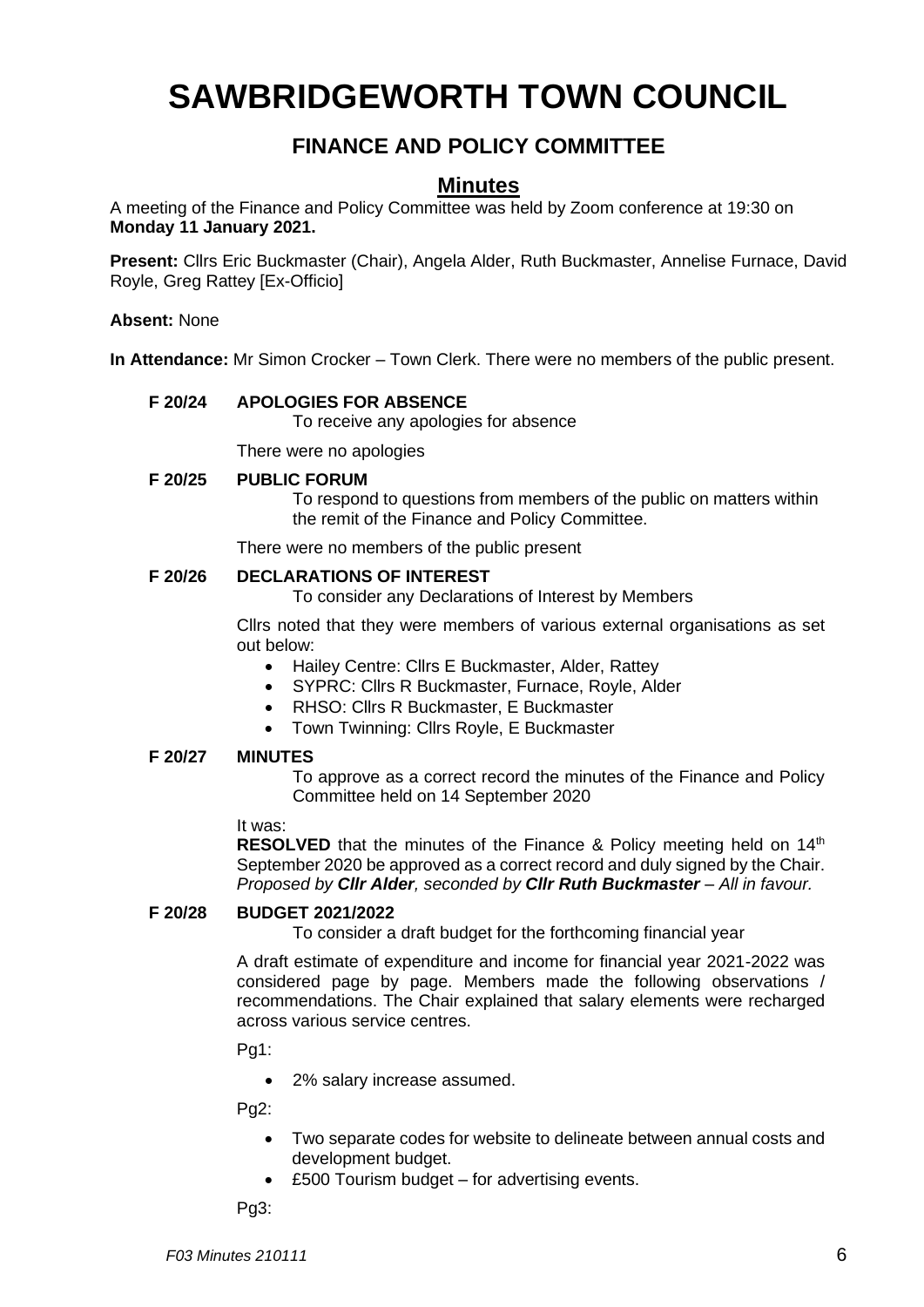- New homes bonus budget of 0 but likely to get something. Amount unknown at present.
- Due to pandemic, unknown whether/if civic events will happen.
- Code 4340 (Twinning hospitality) now defunct, line to be deleted.

Pg4:

• No Comments

Pg5:

- Code 4420 £2000 toward external fabric of Hailey Centre.
- Code 4400 Rental costs for storage of plant and equipment.

Pg<sub>6</sub>:

• No Comments.

Pg7:

• Allotment costs. Varies by size of site.

Pg8:

• No Comments.

Pg9:

- Burials net income estimated at £10,000.
- Code 4700 Town Council pays for Orchard mowing.

Pg10:

• No Comments

Pg11:

- Code 4601 Bell St W/C's annual maintenance cost of £10,000.
- Noted that events may not be held at usual times due to Pandemic.

Pg12:

• No Comments.

Pg13:

- Code 4685 Christmas lights cost of £15,000. Need to tender and engage with stallholders noted.
- Centre 630 Markets are Covid dependant.
- Code 4720 Town green project likely to span more than one year.
- Code 4730 (Defibrillator) code now defunct, line to be deleted.
- Code 4705 (WWI / VE day) Code now defunct, line to be deleted.

Pg14:

• No Comments.

Pg15:

- Code 1150 (Sawbobus grant) reduced by 50% in preparation for phasing out. To be funded by precept in future.
- Code 4029 (Salary Recharge) budget reduced to reflect reduced staff hours during pandemic.
- Code 1850 (Vehicle Hire Income) budget of 0 but some income may be generated, Covid dependant.

Pg16:

• No Comments.

Pg17: